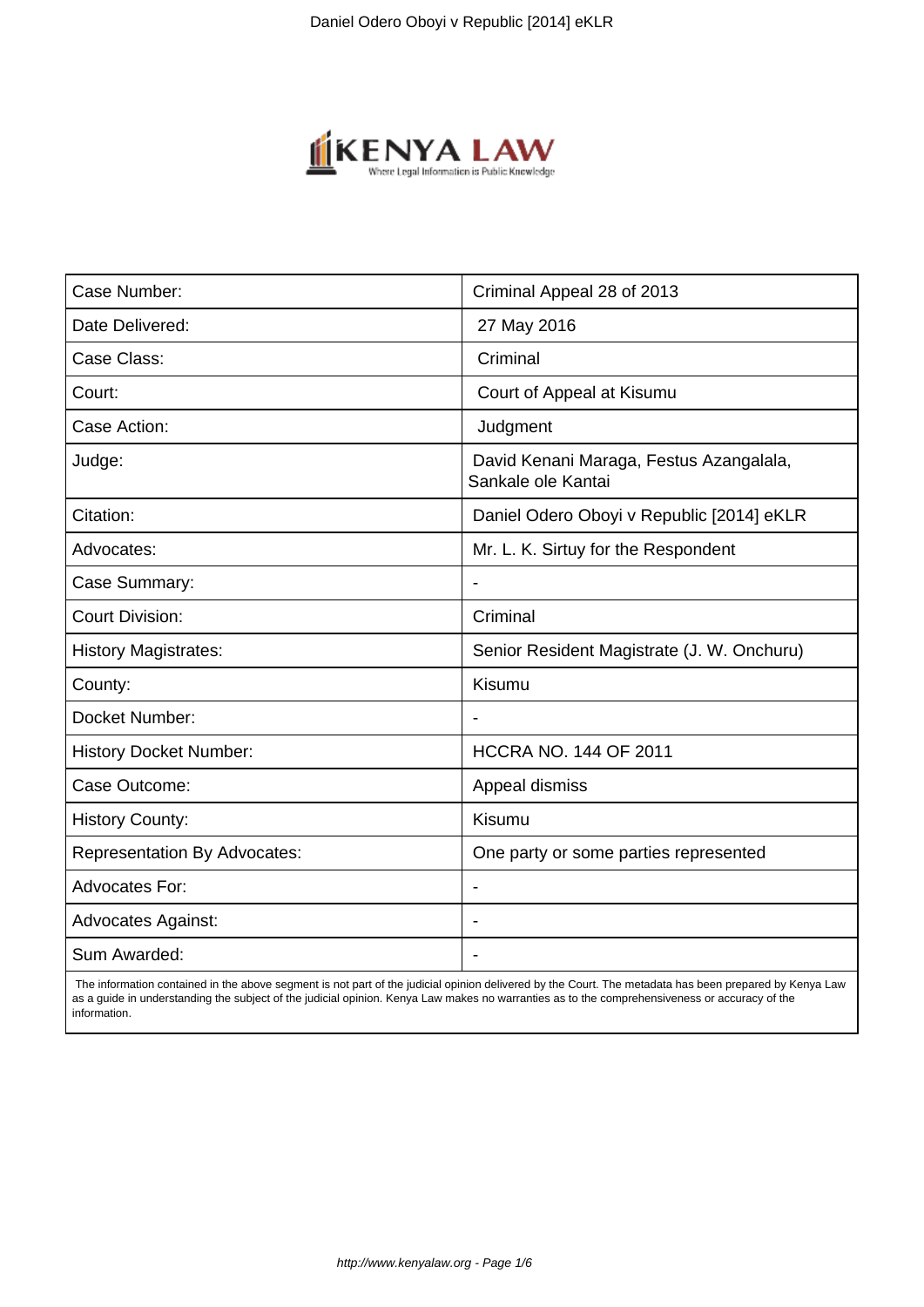## **IN THE COURT OF APPEAL**

# **AT KISUMU**

## **(CORAM: MARAGA. AZANGALALA & KANTAI, JJ. A)**

## **CRIMINAL APPEAL NO. 28 OF 2013**

### **BETWEEN**

**DANIEL ODERO OBOYI ................................................................... APPELLANT**

**AND**

**REPUBLIC ...........................................................................................RESPONDENT**

**(Appeal from a judgment of the High of Kenya at Kisumu (H.K. Chemitei, J) dated 24th September, 2012)**

**in**

**HCCRA NO. 144 OF 2011)**

**\*\*\*\*\*\*\*\*\*\*\*\*\*\*\*\*\*\*\*\***

## **JUDGEMENT OF THE COURT**

Section 361(1) (a) Criminal Procedure Code limits our jurisidiction in a second appeal. We are to consider only issues of law raised in the appeal and must avoid the temptation to deal with matters of fact which the trial court has dealt with and the first appellate court has re-evaluated. We can only interfere where it is shown that there has been a misdirection on the treatment of facts or the findings of fact are not based on the evidence- **Aggrey Ochieng Aguch & Anor' v Republic (Kisumu) Criminal Appeal No. 367 of 2008 (ur); M'Irungu v Republic (1982- 88) I KAR 360**. That statement of the law was also put succinctly by this Court in **Gachuru v Republic [2005] KLR 688** where it was held:

### "**As a second appeal, only points of law may be raised since the Court will not disturb concurrent findings of facts made by the two courts below unless those findings are shown to be based on no evidence"**

We shall lay out the facts of the case in this judgment purely for establishing what evidence, if any, was placed before the trial court; how that court dealt with that evidence and, on first appeal, how the High Court carried out its legal duty of re evaluation of the evidence to come to its own conclusion in the first appeal.

The appellant, **Daniel Odero Oboyi**, was charged before the Senior Resident Magistrates Court, Bondo, on two counts. Count 1related to kidnapping contrary to Section 257 of the Penal Code where it was alleged that on 17th day of March, 2011at [particulars withhed] in Bondo he kidnapped "LAW", a child aged sixteen years from lawful guardianship of her mother "JOW".

On count 2 the appellant was charged with being involved in the Prostitution of a Person with Mental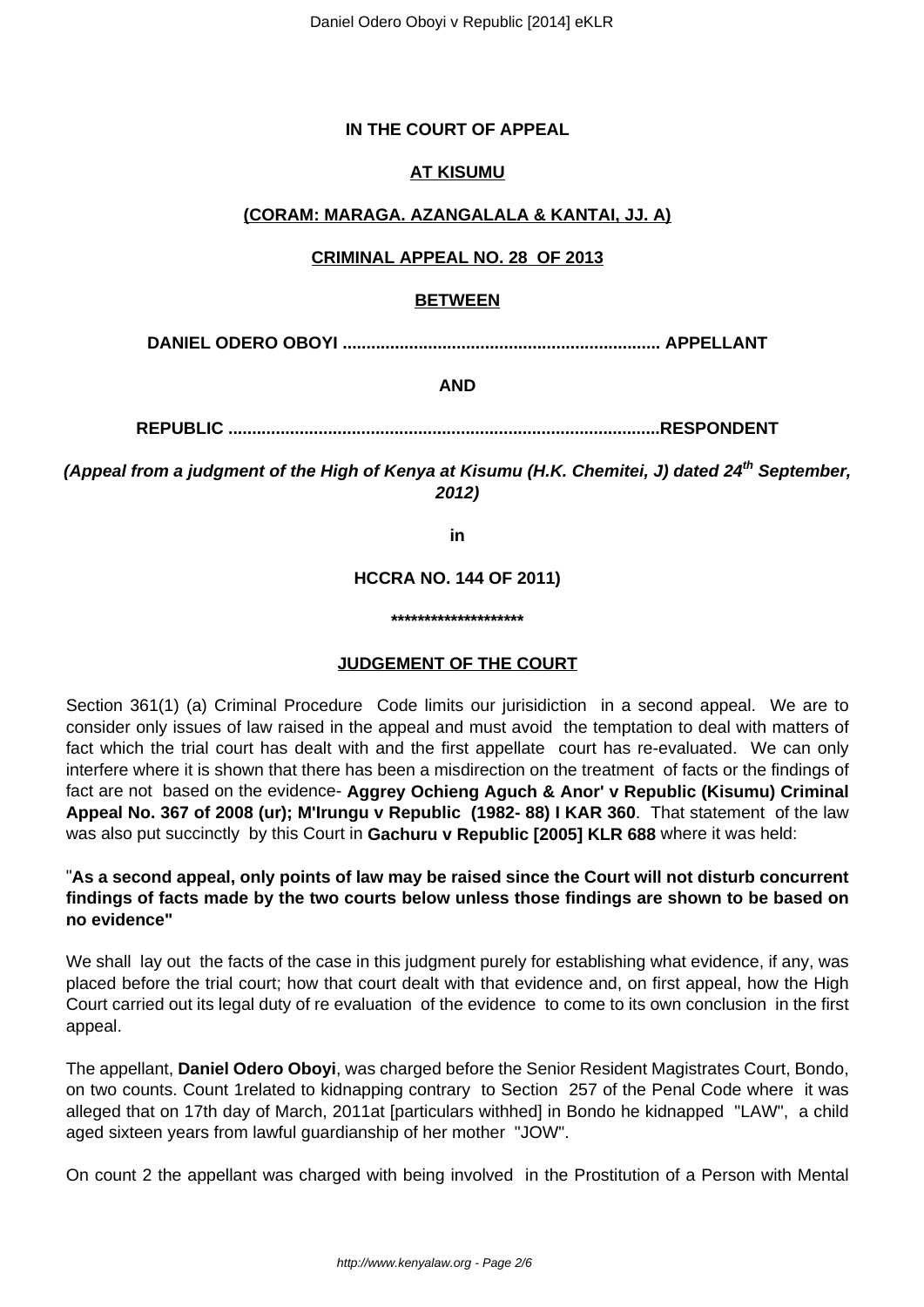Disability contrary to Section 9 (1) of the Sexual Offences Act No.3 of 2006 particulars being that on the said date at [particulars withhed] in Bunyala for favour to "LAW" a child aged sixteen years with mental disability he intentionally detained her under deception for purposes of sexual intercourse.

There was an alternative charge of Indecent Act with a child contrary to Section 19 (1) (g) of the Sexual Offences Act No.3 of 2006 particulars being that on diverse dates between 17th March, 2011 and 24th May, 2011at the said [particulars withhed] he intentionally touched the vagina of "LAW" a child aged 16 years with his penis.

A trial took place before the learned Senior Resident Magistrate (J. W. Onchuru) who heard evidence of six prosecution witnesses and an unsworn statement of the appellant and in a judgement delivered on 20th September, 2011the appellant was convicted and sentenced to serve seven years imprisonment on the first count and twelve years imprisonment on the second count, and both sentences ordered were to run concurrently.

Those findings led to the appellant filing an appeal at the High Court of Kenya, Kisumu (H. K. Chemitei, J) which appeal was dismissed in the judgement delivered on 24<sup>th</sup> September, 2012. That provoked this appeal premised on a homemade Amended Memorandum of Appeal with eight grounds filed in this court on 3<sup>rd</sup> October, 2014. Those grounds can be summarized thus: that the charge of kidnap was not proved; that the courts erred by not ordering DNA; that the complainant was couched on the evidence to give; that failure to call some witnesses was prejudicial to the appellant and that the sentence awarded was harsh and excessive.

When the appeal came up for hearing before us the appellant relied on the said Memorandum of Appeal while Mr. L. K. Sirtuy, the learned Principal Prosecuting Counsel, opposed the appeal on the basis that no points of law were raised at all.

The case for the prosecution was that on  $17<sup>th</sup>$  March, 2011 "LAW" (PW2), then a sixteen year old Form 3 student at [particulars withhed] Secondary School, went to Bondo District Hospital to collect drugs because she had a mental problem. Upon collecting drugs she saw the appellant, a man she knew before as he:

## **".... used to come to our home and hospital to offer prayers. The doctors knew him as he used to offer prayers to patients...."**

The appellant took the drugs from her and offered her a sweet then led her to [particulars withhed] near Lake Victoria where he bought her food. They then boarded a boat to the appellants home in Osieko where, upon arrival, the appellant laid out a mattress where "LAW" slept still in her school uniform. When she awoke in the morning she found herself naked, her panty was missing and there was blood on the mattress. In her own words:

### **"....I realized he had defiled me. My v\*\*\*\*\* was painful...."**

She was then locked up in the house where the appellant would return in the evenings and repeatedly defile her until 25th May, 2011when she was rescued and he was arrested.

Meanwhile the child's mother "**JOW" (PWl),** on noticing disappearance of the child and after an unsuccessful search reported the disappearance to Bondo Police Station. She also sent word to the various churches in the region. She knew the appellant very well as a preacher who used to visit her home to offer prayers.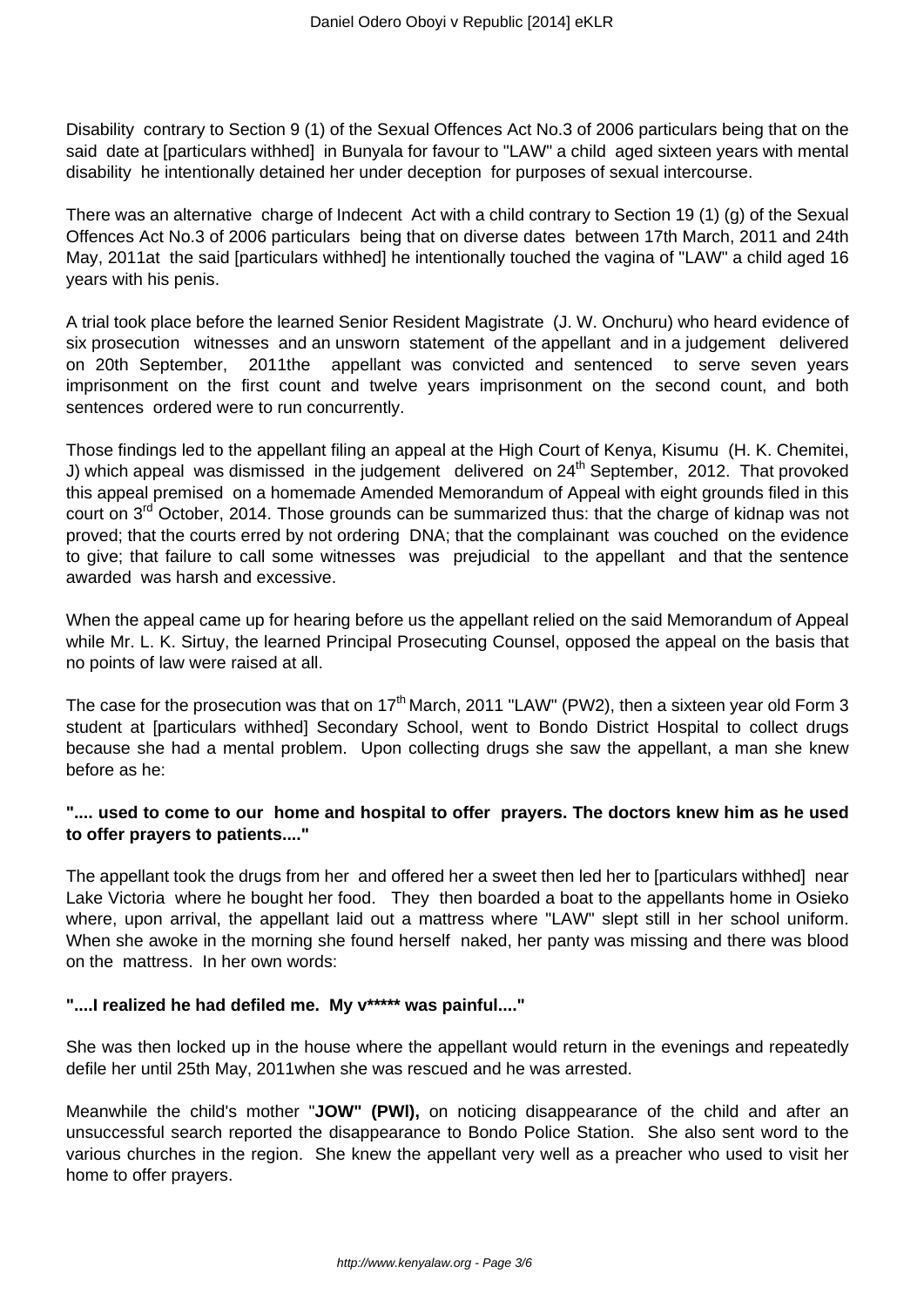**"MO" (PW3**), a brother of the complainant received word on 23rd May, 2011 that his sister had been spotted in Bunyala. He hastened there and on 25th May, 2011 with assistance of local administration he was led to the appellants home where he found his sister. The appellant was arrested by local police and he was transferred to Bondo Police Station.

No. 97067336 Sgt, John Tengenya (PW4) arrested the appellant on 25<sup>th</sup> May, 2011and the appellant led police to his house where "LAW" was found.

**No. 89362 P. CJohana Lengandu (PW5)** of Bondo Police Station had received report of disappearance of "LAW". He formally arrested the appellant and arranged for "LAW" to undergo medical examination which was conducted by **Dr. Fredrick Mitema (PW6) (the Doctor)** who found that:

**"....her v\*\*\*\*\* had lacerations at 2 o'clock position. It was healing. This suggested a recent sexual intercourse. We did a pregnancy test that turned positive 2 months old.......... I concluded that she had been defiled as there was evidence of penetration...."**

That was the prosecution case which the appellant was called upon to answer. He did so through an unsworn statement where he related events that took place on 25th May, 2011 when he was arrested. He told the court that upon being stopped by a police officer and upon being shown the complainants photograph he led police to a place he had seen the complainant. He therefore denied all the charges.

The matters of law that appear to come for our consideration are whether the charges preferred against the appellant were proved to the required standard and whether failure to call some witnesses caused prejudice to the appellant.

The trial magistrate, after analysing the evidence and considering the appellants defence held that:

**".... its clear from the evidence that accused led PW4 to** [particulars withhed] **where he found PW2. PW2 maintained that its here where accused had been holding her defiling her every evening until the 25.5.2011 when she was rescued ....**

**The medical evidence shows that she had been defiled. Evidence of PW2 shows that accused took her to Bunyala against her will after giving her a sweet. Its at** [particulars withhed] **that he defiled her repeatedly by taking advantage of her illness…"**

The High Court, on first appeal, analyzed the evidence and found that the complainant had been taken away by the appellant and was finally traced to the home of the appellant who had illegally detained her there against her will. The High Court also found that the appellant had defiled her repeatedly at his said home and that:

### **"By his past association with her, he ought to have guarded her and not take advantage of her mental status. The appellant does not deserve any pity at all...."**

The High Court carried out its duty of re-evaluating the evidence and found that the two main counts against the appellant had been proved beyond reasonable doubt.

We can see no merit in the appellants complaint as standard of proof to establish ignore the charges that he faced.

On the complaint that some witnesses were not called by the prosecution suffice to say that Section 143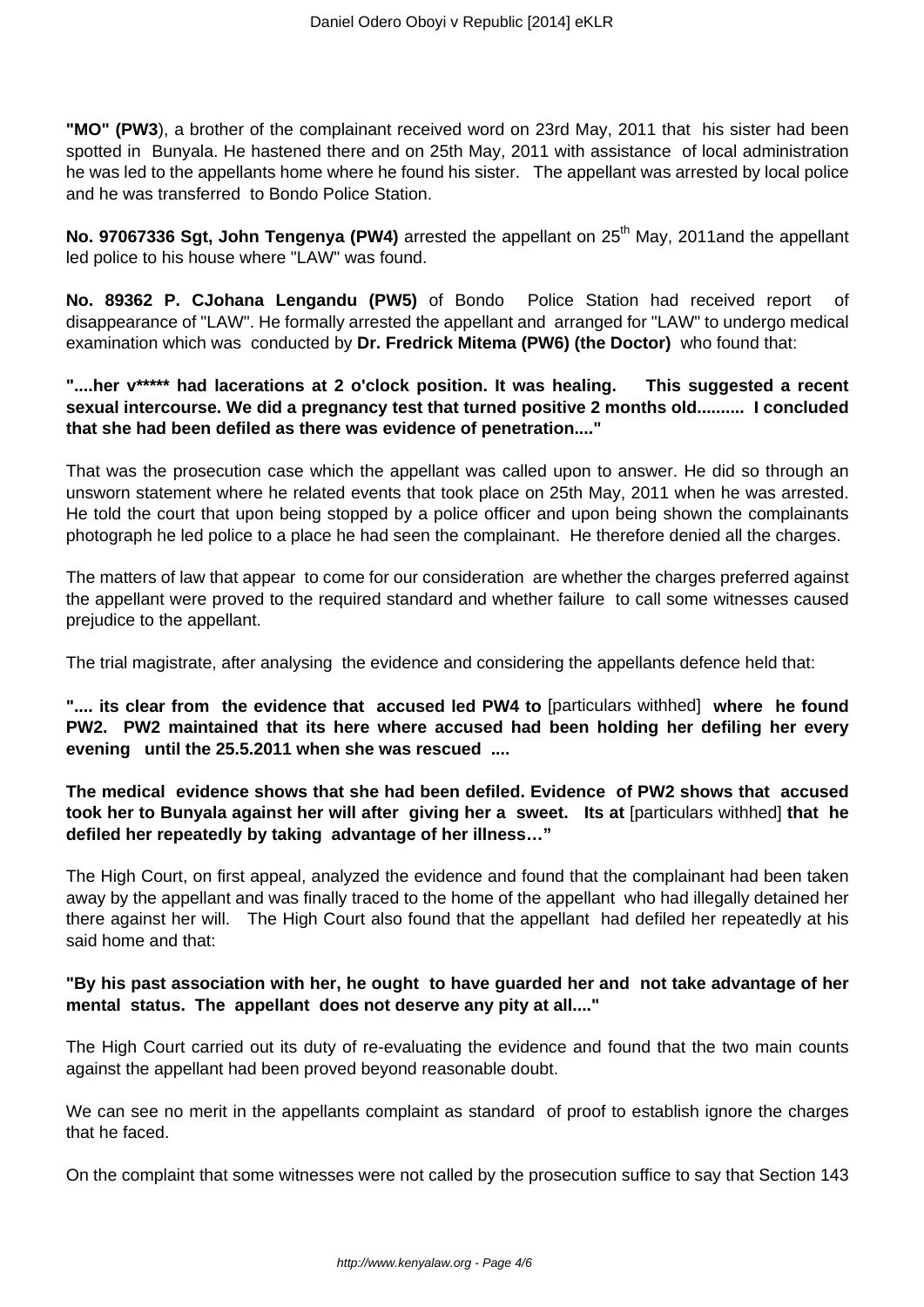of the Evidence Act declares:

## **"No particular number of witnesses shall, in the absence of any provision of law to the contrary, be required for the proof of any fact"**

As long ago as 1953 the predecessor of this court stated in **Abdalla Bin Wendo & Shah Bin Mwambere v R [1953] 20 EACA 166** that subject to certain exceptions a fact may be proved by the testimony of a single witness. In **Benard Mutua Matheka v Republic [2012] e KLR** where essential witnesses were not called to testify it was held that as a general rule the prosecution is supposed to call all witnesses whose evidence is material for the just determination of a case, whether or not it is favourable to their case. The prosecution is not obligated to call more witnesses than are necessary for the just determination of the case **(Bukenya & others v Uganda [1972] EA).** The court may however draw an adverse inference that an essential witness who is not called to testify would have testified adversely against the prosecution case unless reasonable cause is shown for not calling that witness. It was further held that there was an additional qualification - an adverse inference may only be drawn where the evidence in support of the prosecution case is barely sufficient to prove its case.

In the case before the trial magistrate as reviewed on first appeal the evidence of the complainant, her mother and brother, that of the Doctor coupled with the police evidence showing how the complainant was found detained by the appellant at his house was more than what the prosecution required to establish the charges beyond reasonable doubt. No essential witness was left out and it was not necessary to call any other witness.

There is no merit in this appeal which we accordingly dismiss.

### **Dated and Delivered at Kisumu this 30th day of October, 2014**

### **D. K.MARAGA**

**......................................................**

**JUDGE OF APPEAL**

**F.AZANGALALA**

**......................................................**

**JUDGE OF APPEAL**

**S. ole KANTAI**

**.........................................................**

**JUDGE OF APPEAL**

I certify that this is a true copy of the original.

#### **DEPUTY REGISTRAR** reative:

COMMONS While the design, structure and metadata of the Case Search database are licensed by Kenya Law under a Creative Commons Attribution-ShareAlike 4.0 International, the texts of the judicial opinions contained in it are in the public domain and are free from any copyright restrictions.